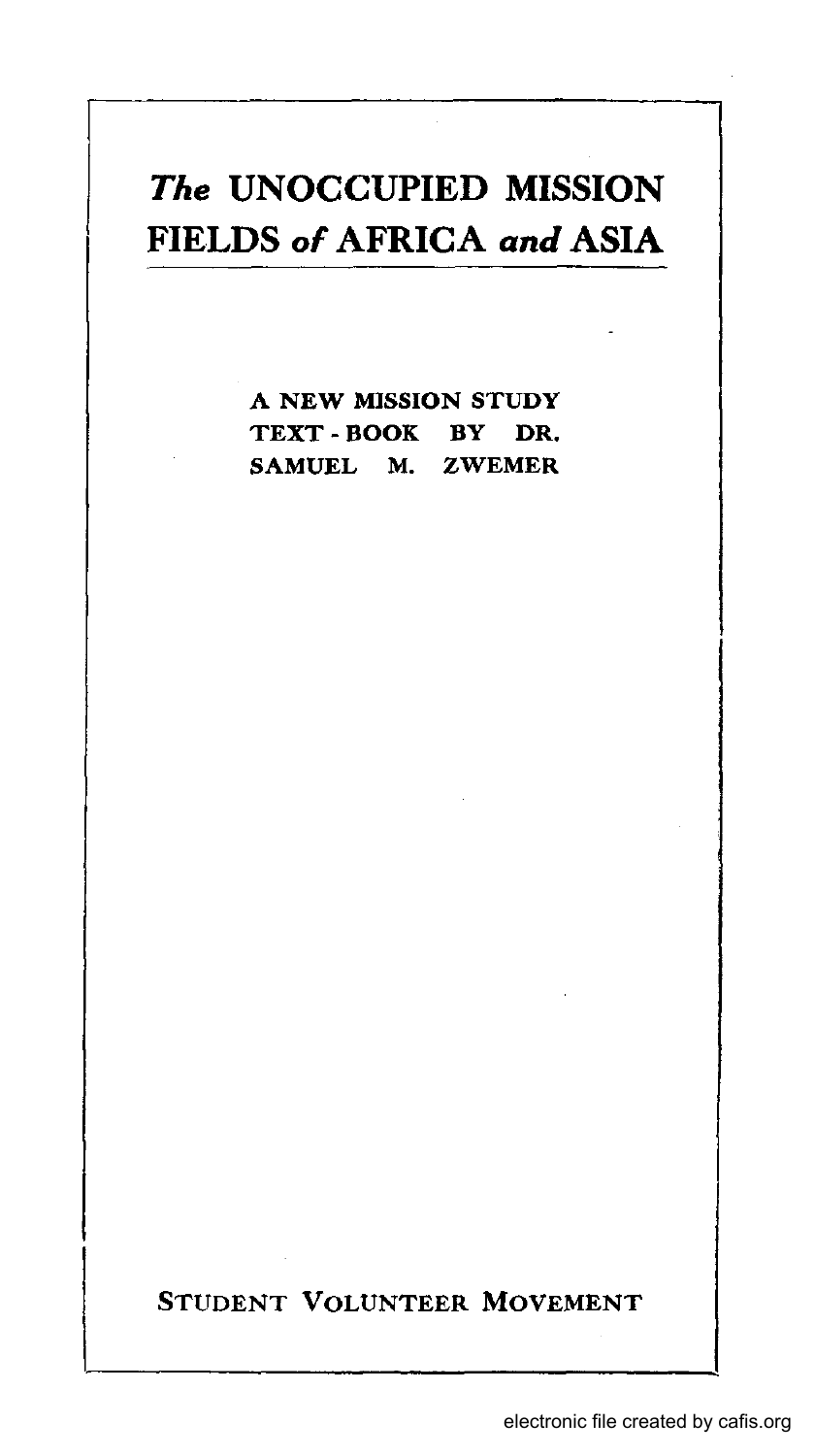## *The* **Unoccupied Mission Fields**  *of* **Africa** *and* **Asia**

I

During Dr. Zwemer's extended furlough in America, recently completed, he let no opportunity pass to focus sympathetic attention on the great areas in the non-Christian world into which Christian missionary effort has not entered. Himself a pioneer missionary, it has been a consuming passion with him to plead the cause of the unoccupied mission fields.

But Dr. Zwemer is more than an idealist and a crusader. He is a practical missionary of ripe experience and is fully alive to the enormous difficulties that must be overcome if new fields are to be opened up. Moreover, he understands the exalted requirements in the men who 'are to be the " forelopers of civilization" in lonely and remote districts, and he has never failed in all humility to set these forth. The hardships to be endured he also knows, and he has ever been frank to speak of these, declaring often that" Christ never hid His scars to win a disciple."

His practical consideration of this<br>problem has been illuminated by his ex-His practical consideration of this

 $\mathsf{I}$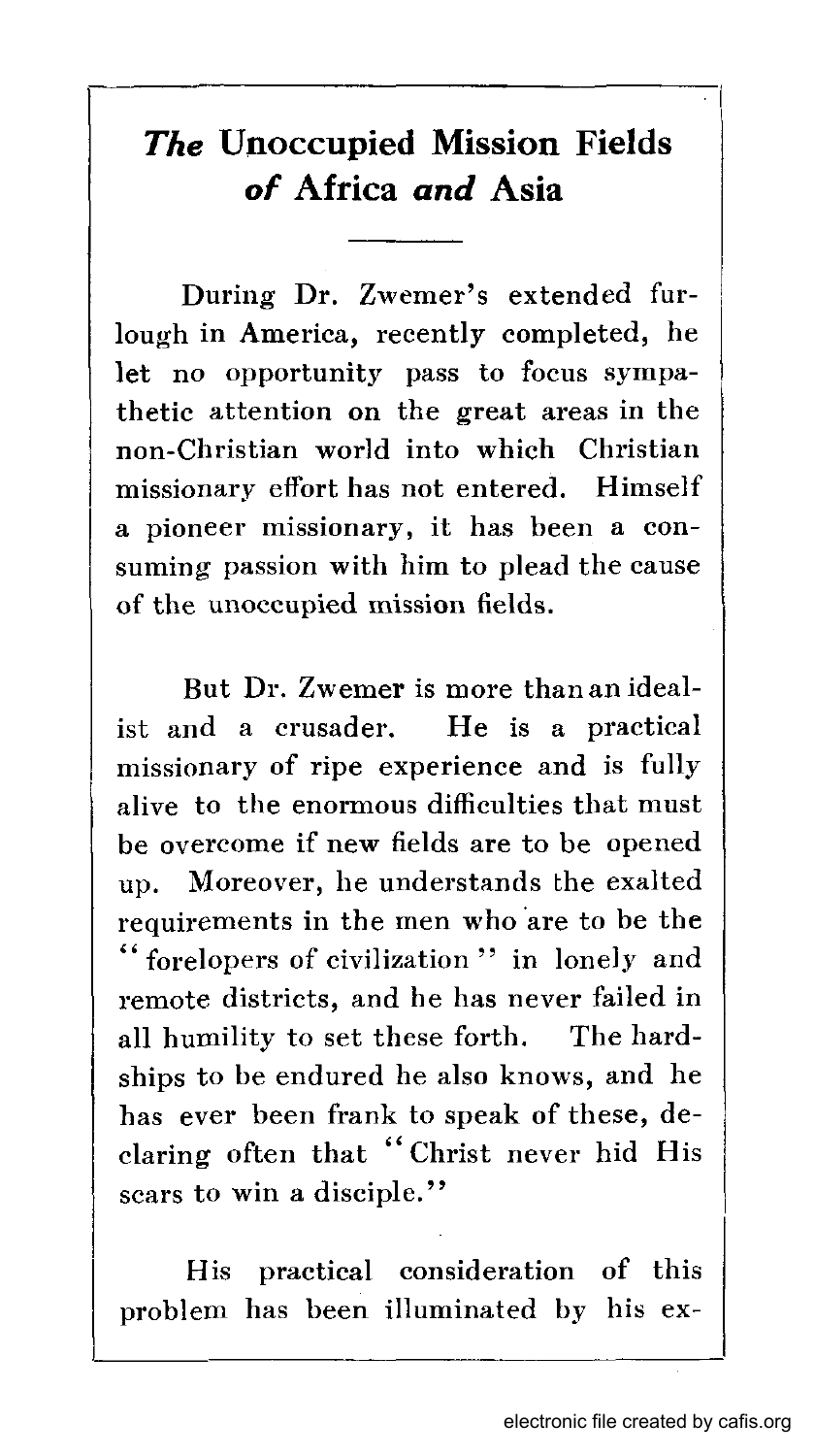perience both as Secretary of one of the Foreign Mission Boards, and as a Secretary of the Student Volunteer Movement.

And Dr. Zwemer is a scholar too. He is a recognized authority on missionary questions and has recently specialized on the "unoccupied fields" side of the missionary enterprise. Before he became a member of Commission I. of the Edinburgh Conference on "Carrying the Gospel Into All the Non-Christian World" he had given much time to the study of the territories unentered by Christian missions. In his investigation as a member of Commission I. he came into possession of a great mass of material which now gives to his voice a new note of authority when dealing with this question. In the volume which Dr. Zwemer has just written, bearing the title "The Unoccupied Mission Fields of Africa and Asia," there is to be found rich evidence of his experience and his scholarly investigations. But there also lives in the pages the strong, heroic, appealing' personality of this missionary pioneer. It is a captivating book.

"The Unoccupied Mission Fields of Africa and Asia" has been written as a text-book for study classes in colleges.